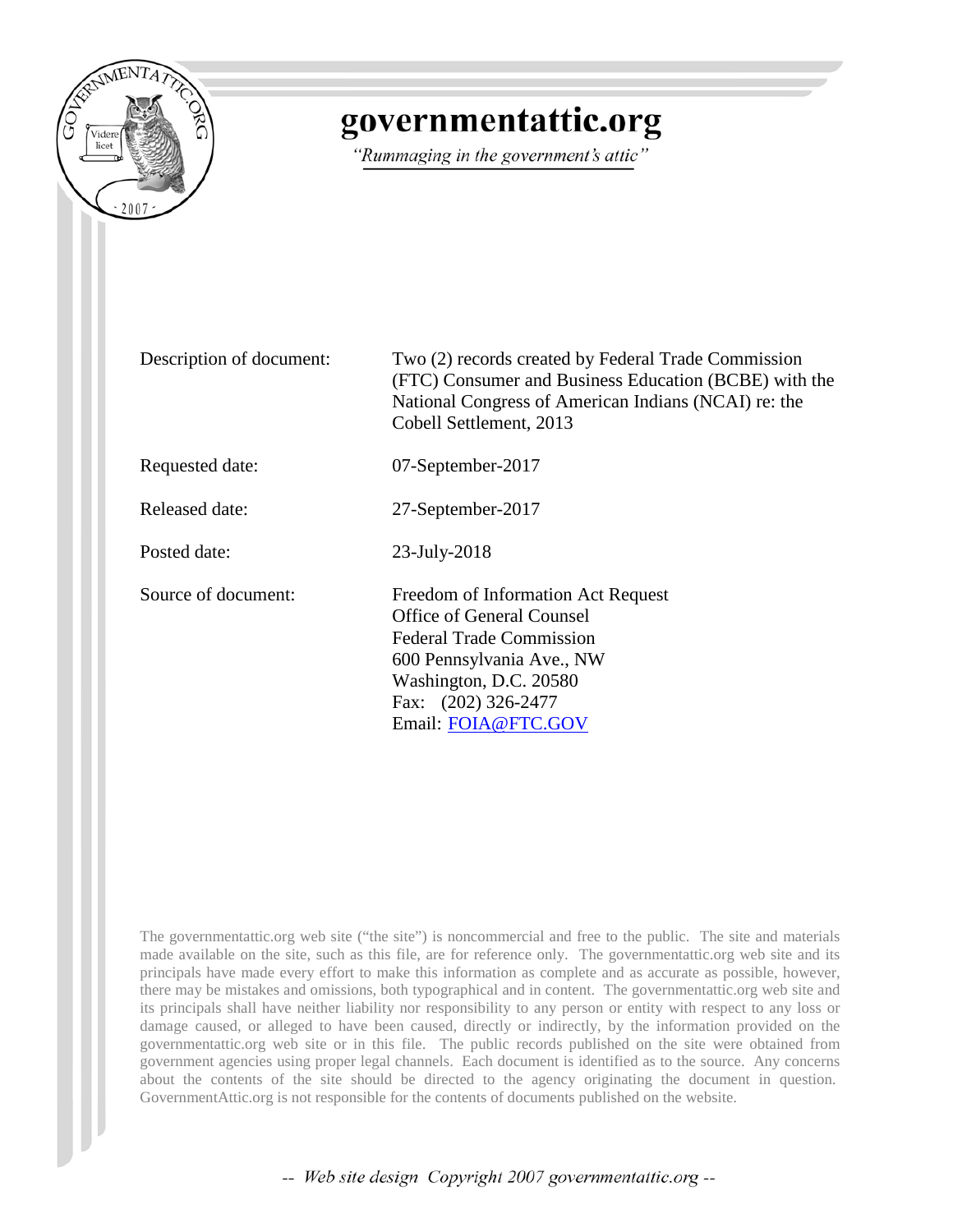

#### UNITED STATES OF AMERICA FEDERAL TRADE COMMISSION WASHINGTON, D.C. 20580

## **SEP 2 7 2017**

Re: FOIA-2017-01461 Resources for Tribal Nations

This is in response to your request dated September 07, 2017 under the Freedom of Information Act seeking access to a document known as "Resources for Tribal Nations" developed by FTC Consumer and Business Education (BCBE). In accordance with the FOIA and agency policy, we have searched our records as of September 12, 2017, the date we received your request in our FOIA office. Our search of the FTC's records did not identify any record that would respond to your request. If you believe that you have additional information that may help locate responsive records, please submit a new FOIA request with further details.

In our search, we did locate three pages ofrecords BCBE created with the National Congress of American Indians. You are granted full access to the enclosed records.

If you are not satisfied with this response to your request, you may appeal by writing to Freedom of Information Act Appeal, Office of the General Counsel, Federal Trade Commission, 600 Pennsylvania Avenue, N.W., Washington, D.C. 20580, within 90 days of the date of this letter. Please enclose a copy of your original request and a copy of this response.

You also may seek dispute resolution services from the FTC FOIA Public Liaison Richard Gold via telephone at 202-326-3355 or via e-mail at rgold@ftc.gov; or from the Office of Government Information Services via email at ogis@nara.gov, via fax at 202-741-5769, or via mail at Office of Government Information Services (OGIS), National Archives and Records Administration, 8601 Adelphi Road, College Park, MD 20740.

If you have any questions about the way we have handled your request or about the FOIA regulations or procedures, please contact Chip Taylor at 202-326-3258.

Sincerely. Dione J. Stearns

Assistant General Counsel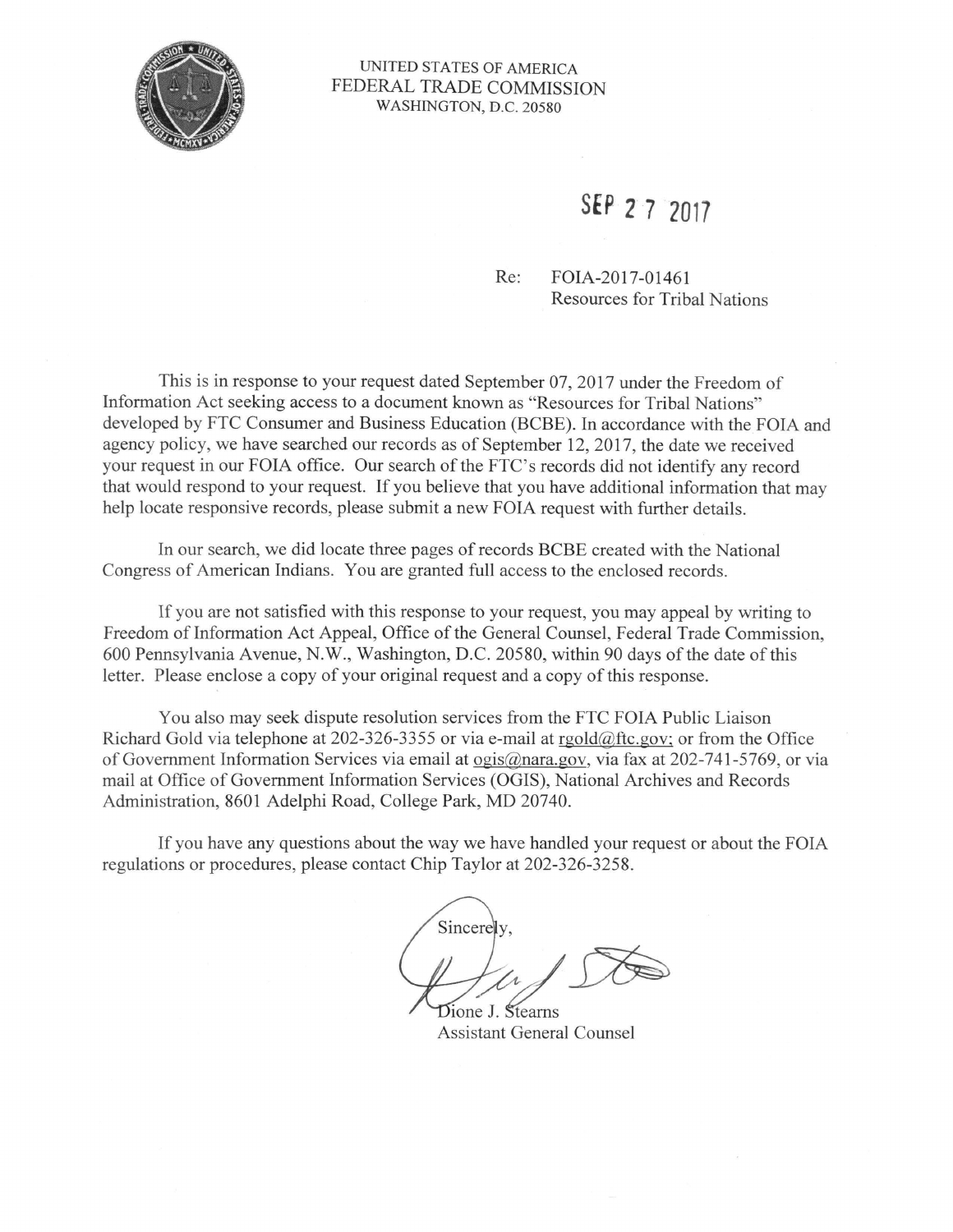

## **An Alert for People Getting the Cobell Settlement**

You will be getting your second (and final) payment from the Cobell Settlement, also called the Indian Trust Settlement. Based on what has happened with other settlements, people who know about this might ask you for money, or target you for scams. The National Congress of American Indians (NCAI), working in collaboration with a broad alliance of tribes and organizations, wants to give you information to help you protect your money.

The second payment of this settlement will arrive between October and December, 2013. Many people will get \$1,800 - \$2,200, but some will get even more, based on the established formula. There may be many people in your tribe, on your reservation or in your community receiving this payment, including many members of your family. Taken together, this money can benefit your family and the local economy. But it will draw other people who may want to take advantage of you.

### **"I heard you got your money…"**

When people get big payments, like in the Cobell Settlement, they usually get mail, phone calls, and email with ideas for how to spend the money. For example, you and your family might get offers for:

- ◆ *New vehicles.* Businesses might try to get you to put a down payment on a car, motorcycle, boat, or mobile home. But people who buy vehicles know the best deals are the ones you look for and negotiate, not the deals that find you.
- ◆ *Used Vehicles.* Used cars that cost exactly the \$1,000 of your settlement payment will be for sale in and around your communities. Often these vehicles have been reclaimed from natural disasters, such as floods, or involved in accidents and only look roadworthy. Don't be swayed by the low price.
- ◆ *Credit card or loan offers.* When companies know you have money, they might offer you a credit card or loan. People who shop for credit cards or loans know you get better deals when you compare offers and terms.
- ◆ *Rent-to-own "deals.*" Getting furniture or an appliance through rent-to-own might seem like you get more for your money. But you always pay much more for something when you rent it before you own it.
- Advances on your money. You may have gotten a loan as an advance on your money. This is a loan you will repay with the money you get from the settlement. An advance loan usually is very expensive, with high fees and high interest rates.

People close to you also might have ideas for your money. They might recommend an investment. They might say they need money themselves. But it's your money. You decide how to save it and spend it.

## **ncai.org/ProtectNativeMoney**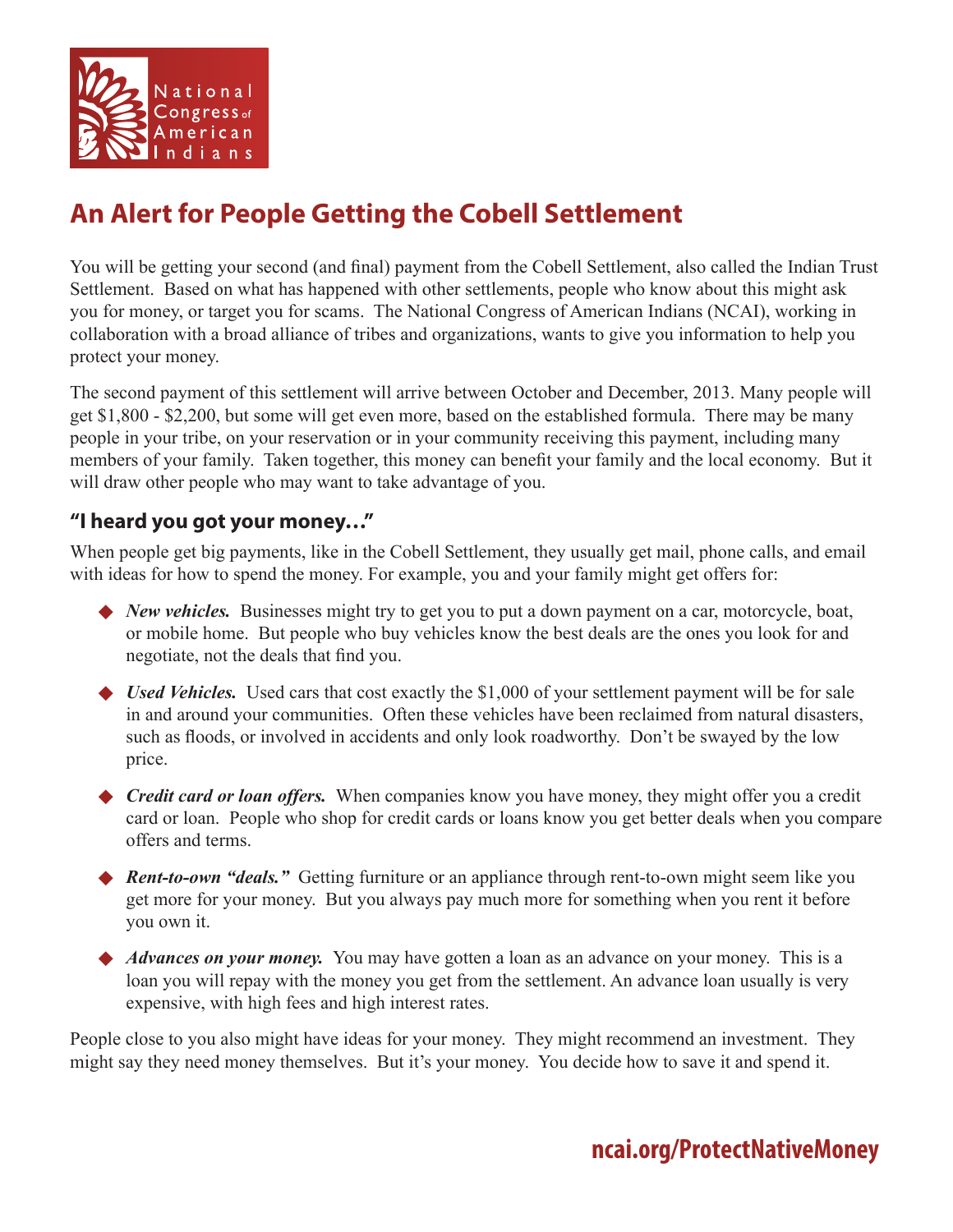### **Spot the Scams**

Before you spend or save your settlement money, watch for these signs of a scam in a deal someone is offering you:

- Act now! Scammers are in a rush to get their hands on your money. Take your time.
- ◆ *Big promises.* Scammers guarantee big money, fast. But there is never a guarantee when it comes to making money.
- ◆ *No risk.* Scammers promise your money is safe. They might say you can get your money back. But once a scammer has your money, you will never see your money again.
- ◆ *Keep it secret.* Scammers might say they have information no one else has. If anyone tells you to keep a deal a secret, it's a scam.

### **Protect Your Money**

You have waited a long time for this settlement. You have thought a lot about how you might use this money. Now that you have the money, people will tell you their ideas for how to spend it. But it's your money. You decide how to save it or spend it.

Before you save or spend your money:

- ◆ *Make a plan.* You might save the money, help a grandchild go to college, pay off some bills, or buy something. Planning helps you think about options. If others in your family are also getting a payment, you may want to pool your money for a larger goal or plan together.
- ◆ *Take your time.* If someone asks you to spend your money a certain way, take your time. You don't have to decide right away, no matter what they say. Take time to think before you decide.
- Ask questions. If someone wants your money, get more information. Get investment information in writing. Then check it out with a banker, a financial advisor, or a lawyer.
- ◆ *Talk to someone you trust.* Before you give money to anyone, talk to somebody you trust. What do they think of the idea? What questions do they have? Can you answer the questions, or do you need more information?

### **Need More Help?**

You can get more information about the settlement or how to spot a scam:

- $\blacklozenge$  Find out more about the Cobell Settlement. Go to www.indiantrust.com, call the help line: 800-961-6109, or email Info@IndianTrust.com
- Report any scams or fraud you see. Call the Federal Trade Commission:  $877-382-4357$
- $\blacklozenge$  Report problems with advance loans or credit cards. Call the Consumer Financial Protection Bureau: 855-411-2372

The National Congress of American Indians, founded in 1944, is the oldest, largest and most representative American Indian and Alaska Native organization serving the broad interests of tribal governments and communities. To learn more about NCAI, visit ncai.org or call 202-466-7767.